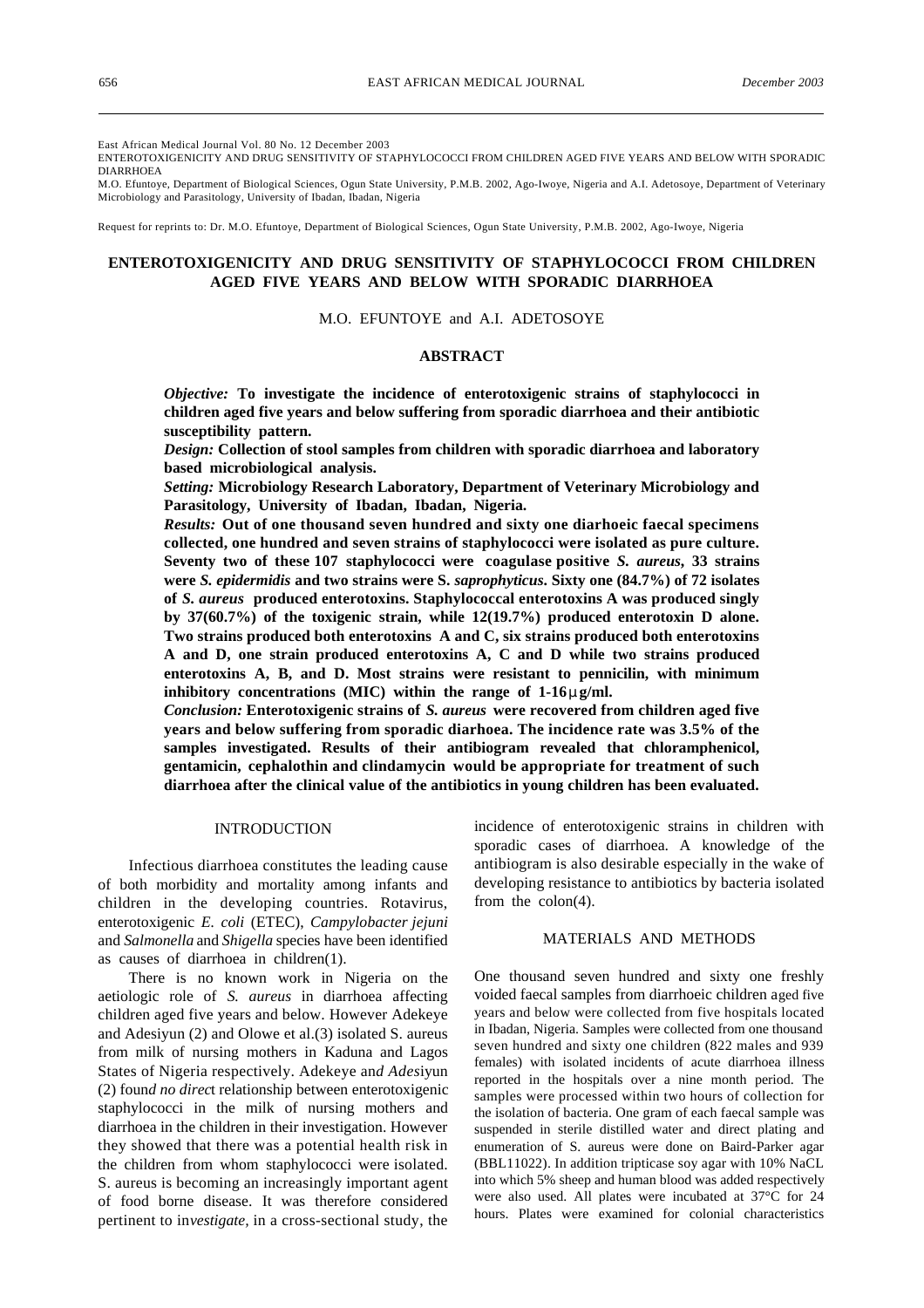typical of the staphylococci. Plates in which only staphylococci were isolated exclusive of other pathogens were studied further. Strains were identified and biochemically characterised using conventional methods described in Barrow and Feltham (5). Each strain was analysed for catalase activity. Clumping factor was determined by the slide test and the coagulase test was done with rabbit plasma. DNAase and thermonuclease activities were determined by the methods described by Adegoke(6).Other characteristics determined were staphylokinase production(7), aesculin hydrolysis, urea hydrolysis, acetylmethyl carbinol production, reduction of nitrate, oxidase activity, alkaline phosphatase production, growth in thioglycollate medium and fermentation of sugars such as glucose, fructose, mannose, maltose, mannitol, trehalose, xylose, sucrose, lactose, cellobiose and arabinose. Species differentiation/identification of *S.epidermidis* and S. *saprophyticus* was done using biochemical tests such as ßgalactosidase production, acid production from turanose and mannose and alkaline phosphatase production.

*Toxin production in-vitro:* The "SET-RPLA" kit (Oxoid, UK) that relied on rapid reversed agglutination to detect enterotoxins in *S. aureus* was used. Seventy two strains of *S. aureus* were tested. Results were interpreted according to the manufacturer's recommendations.

*Antibiotic susceptibility testing:* The antibiotic susceptibility testing was carried out on Diagnostic Sensitivity Test (DST) agar (Oxoid, UK). The inoculum and the antibiotic sensitivity test were prepared according to the method of Adetosoye *et al.*(8). One hundred and seven staphylococcal isolates were tested using antimicrobial agents including penicillin (10 units), chloramphenicol 30μ g, colistin 10μ g, kanamycin 30μ g, ampicillin 10μ g, erythromycin 15μ g, clindamycin 2μ g and methicillin 5μ g (Difco). The zones of inhibition around the antibiotic discs were measured in millimeter and zones of inhibition recommended by NCCLS (9) were used to classify the strains as resistant, sensitive or moderately resistant.

The minimum inhibitory concentration (MIC) of penicillin, and erythromycin was determined for *S. aureus* which showed resistance to them. The MICs were determined by microtitre method as described by Adetosoye *et al.* (10). The MIC of each antibiotic was taken as the minimum amount of antibiotic needed to inhibit the growth of the isolate under test and it was indicated by no change in colour of the indicator. For a series of tests Oxford Staph (NCTC 6571) was used as control.

#### RESULTS

In this investigation, 72 of the 107 staphylococci isolated were coagulase positive strains while 33 were identified as S. *epidermidis* and two were identified as S. *saprophyticus.* These staphylococci species occurred respectively at the frequency of 67.2%, 30.84% and 1.87% of the total staphylococcal isolates (Table 1).

None of the isolates fermented arabinose. Fifty two of the coagulase positive staphylococci produced deoxyribonuclease. Thermostable nuclease was produced by 50 strains of *S. aureus.*

Sixty one (84.7%) of the *S. aureus* strains examined were enterotoxigenic. The distribution of enterotoxigenic *S. aureus* in different age groups is shown in Table 2.

There appeared to be no significant difference in distribution of enterotoxigenic *S. aureus* between the males and females examined. Enterotoxins A, B, C and D were detected in supernatants. Thirty seven strains produced enterotoxin A while 12 strains produced enterotoxin D. Twelve strains produced multiple enterotoxin (6 AD, 2 AC, 1 ABC, 2 ACD and 1 ABCD) and eleven strains were non-enterotoxigenic (Table 3).

# **Table 1**

*Frequency of Staphylococcus species in diarrhoeic faecal samples of children* (n=1761)

| <b>Species</b>                                  | No. of strains | $\frac{0}{0}$        |  |  |
|-------------------------------------------------|----------------|----------------------|--|--|
| S. aureus<br>S. epidermidis<br>S. saprophyticus | 72<br>33       | 4.08<br>1.87<br>0.11 |  |  |
| Total                                           | 107            | 6.07                 |  |  |

# **Table 2**

*Distribution of S. aureus by age group and gender*

|                   | No. of samples positive for | $S$ aureus <sup>*</sup> |
|-------------------|-----------------------------|-------------------------|
| Age group (years) | Male                        | Female                  |
| $\leq$ 1          | 198/5(5)                    | 218/6(6)                |
| $1.1 - 2.0$       | 151/6(5)                    | 172/7(7)                |
| $2.1 - 3.0$       | 149/6(6)                    | 160/6(4)                |
| $3.1 - 4.0$       | 138/7(5)                    | 154/8(5)                |
| $4.1 - 5.0$       | 186/10(8)                   | 235/11(10)              |
| Total             | 822/34(29)                  | 939/38(32)              |
|                   |                             |                         |

\*Data are no. of samples tested/no. positive Numbers in parentheses are enterotoxigenic strains

### **Table 3**

*Distribution of enterotoxin types a produced by S. aureus isolated from children with diarrhoea*

| Toxin type | Positive/Total tested | % positive |  |  |
|------------|-----------------------|------------|--|--|
| A          | 37/72                 | 51.4       |  |  |
| D          | 12/72                 | 16.7       |  |  |
| AC         | 2/72                  | 2.8        |  |  |
| AD         | 6/72                  | 8.3        |  |  |
| ABC        | 1/72                  | 1.4        |  |  |
| <b>ACD</b> | 2/72                  | 2.8        |  |  |
| ABCD       | 1/72                  | 1.4        |  |  |
| Total      | 61/72                 | 84.7       |  |  |

a Isolates were tested for production of enterotoxins A, B, C and D

The results of *in-vitro* antibiotic susceptibility testing of coagulase positive and coagulase negative isolates are shown in Table 4. Most coagulase positive strains were sensitive to gentamycin, cephalothin, kanamycin, clindamycin, chloramphenicol and methicilIin and were resistant to ampicillin, erythromycin, polymyxin B and penicillin.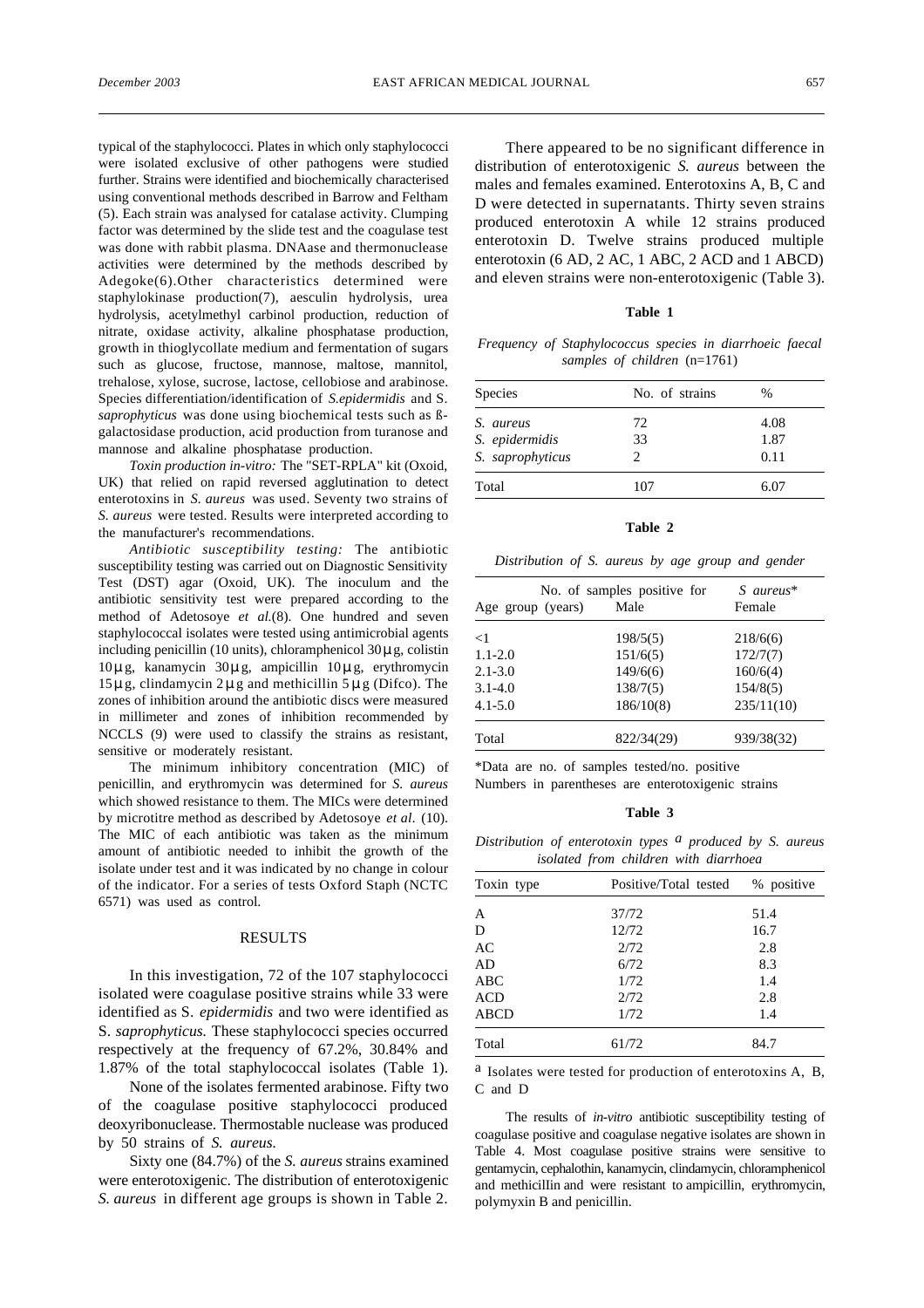# **Table 4**

| Antibiotic                 | Coagulase-positive           |                          | Coagulase-negative           |                          |  |
|----------------------------|------------------------------|--------------------------|------------------------------|--------------------------|--|
|                            | No. of<br>isolates<br>tested | No.<br>resistant<br>(% ) | No. of<br>isolates<br>tested | No.<br>resistant<br>(% ) |  |
| Ampicillin, 10µg           | 72                           | 57(79.17)                | 26                           | 16(61.54)                |  |
| Colistin, $10\mu$ g        | 72                           | 71(98.61)                | 26                           | 26(100)                  |  |
| Gentamicin, l0µg           | 72                           | $0(-)$                   | 26                           | $0(-)$                   |  |
| Cephalothin, 30µg          | 72                           | $0(-)$                   | 26                           | $0(-)$                   |  |
| Erythromycin, 15µg         | 72                           | 48(66.67)                | 26                           | 17(65.38)                |  |
| Kanamycin, 30µg            | 72                           | 16(22.22)                | 26                           | 4(15.38)                 |  |
| Polymyxin B, 300µg         | 72                           | 71(98.61)                | 26                           | 1(3.85)                  |  |
| Clindamycin, 2µg           | 72                           | 3(9.17)                  | 26                           | 1(3.85)                  |  |
| Penicillin G, 10 units     | 72                           | 72(100)                  | 26                           | 7(26.92)                 |  |
| Chloramphenicol, $30\mu$ g | 72                           | $0(-)$                   | 26                           | $0(-)$                   |  |
| Methicillin 5µg            | 72                           | 5(6.94)                  | 26                           | 2(7.69)                  |  |

*Antibiotic susceptibility patterns of coagulase positive and negative staphylococcal isolates*

**Table 5**

*Minimum inhibitory concentrations (MICs) of some antibiotics for S. aureus isolates*

|              |      | <b>MIC</b>               |                          |                          |                          |      |      |                |                          |                          |
|--------------|------|--------------------------|--------------------------|--------------------------|--------------------------|------|------|----------------|--------------------------|--------------------------|
| Antibiotic   |      | 128                      | 64                       | 32                       | 16                       | 8    | 4    | 2              |                          | 0.5                      |
| Ampicillin   | No.  | $\overline{\phantom{a}}$ | $\overline{\phantom{a}}$ | $\overline{\phantom{0}}$ | $\overline{\phantom{a}}$ | 45   | 6    | 5              |                          | $\overline{\phantom{a}}$ |
| *No. $= 57$  | %    |                          |                          |                          |                          | 78.9 | 10.5 | 8.7            | 1.7                      | $\overline{\phantom{a}}$ |
| Erythromycin | No.  | $\overline{\phantom{a}}$ | $\overline{\phantom{a}}$ | $\overline{\phantom{0}}$ | $\overline{\phantom{a}}$ | 35   | 12   |                | $\overline{\phantom{a}}$ | $\overline{\phantom{a}}$ |
| $N = 48$     | %    |                          |                          |                          |                          | 72.9 | 25.0 | 2.1            | $\overline{\phantom{0}}$ |                          |
| Penicillin   | No.  | $\overline{\phantom{a}}$ |                          | $\overline{\phantom{0}}$ | 50                       | 2    | 10   | $\overline{4}$ | 6                        | $\overline{\phantom{0}}$ |
| No. $= 72$   | $\%$ | $\overline{\phantom{a}}$ | $\overline{\phantom{a}}$ | $\overline{\phantom{0}}$ | 69.4                     | 2.75 | 13.9 | 5.5            | 8.25                     | $\overline{\phantom{a}}$ |

\*No. = number tested

A majority of the coagulase negative strains were resistant to ampicillin, colistin and erythromycin. The MIC of penicillin, ampicillin and erythromycin for the *S. aureus* isolates are shown in Table 5. The MIC of penicillin G for majority of the isolates was 2.0μ g/ml whereas the MIC of ampicillin for most strains was 8.0 µg/ml. Thirty five isolates had MIC of 8.0 μ g/ml and twelve had MIC of 4.0μ g/ml for erythromycin.

### DISCUSSION

Enterotoxin-producing *S. aureus* is a common cause of staphylococcal food poisoning characterised by diarrhoea. In Nigeria, the true prevalence of *S. aureus* diarrhoea could not be ascertained given that most cases are not reported to health institutions. There is therefore insufficient epidemiological data for proper estimation of S. *aureus* diarrhoea. In the present investigation, most infants below one year of age were fed with breast milk while those above one year, in addition to breast-feeding, were fed other foods, all of

which could be vehicles for the consumption of preformed toxins produced by *S. aureus* and hence produce diarrhoea.

It was observed that 37(60.7%) of the enterotoxigenic strains of *S. aureus* in this study produced enterotoxin A. This agreed with several reports in the literature. Wieneke *et al.* (11) in their study of staphylococcal food poisoning in the United Kingdom between 1969 and 1990 reported that strains of *S. aureus* from 79% of incidents of staphylococcal food poisoning produced enterotoxin A alone or together with another enterotoxin. In this study 37(51.4%) produced enterotoxin A alone and 12(16.7%) produced enterotoxin A in combination with other enterotoxins (Table 4). Levine *et al*(12) also reported staphylococcal enterotoxin A in staphylococcal food poisoning involving canned mushrooms. Most food poisoning outbreaks involve enterotoxin A and D (13), which is not surprising as these enterotoxins are produced over the wide range of environmental conditions pertaining in food. SEA is the enterotoxin most commonly produced